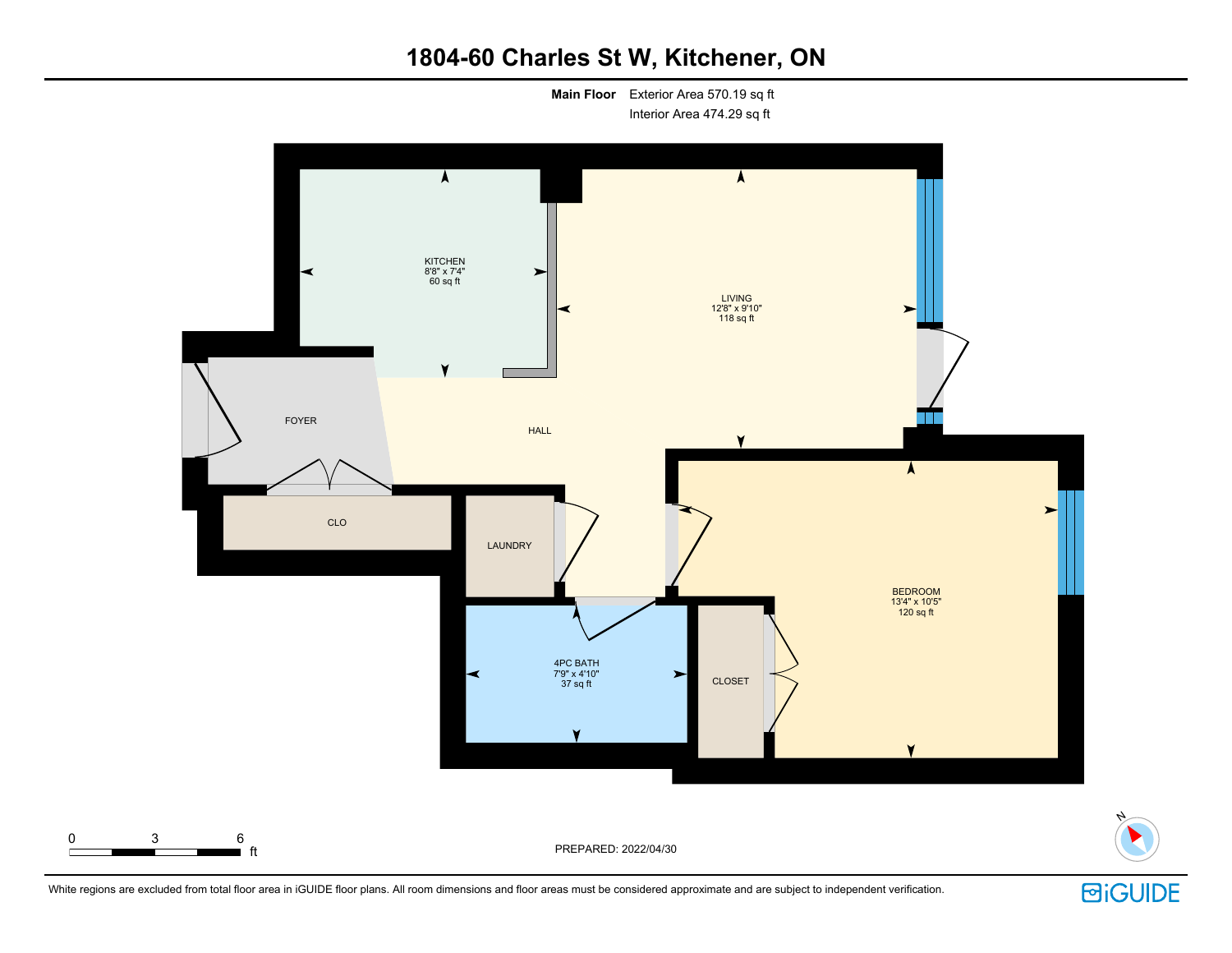## **Property Details**

### **Room Measurements**

Only major rooms are listed. Some listed rooms may be excluded from total interior floor area (e.g. garage). Room dimensions are largest length and width; parts of room may be smaller. Room area is not always equal to product of length and width.

### **Main Building**

MAIN FLOOR 4pc Bath: 4'10" x 7'9" | 37 sq ft Bedroom: 10'5" x 13'4" | 120 sq ft Kitchen: 7'4" x 8'8" | 60 sq ft Living: 9'10" x 12'8" | 118 sq ft

### **Floor Area Information**

Floor areas include footprint area of interior walls. All displayed floor areas are rounded to two decimal places. Total area is computed before rounding and may not equal to sum of displayed floor areas.

### **Main Building**

MAIN FLOOR Interior Area: 474.29 sq ft Perimeter Wall Thickness: 11.0 in Exterior Area: 570.19 sq ft

### **Total Above Grade Floor Area, Main Building**

Interior Area: 474.29 sq ft Exterior Area: 570.19 sq ft